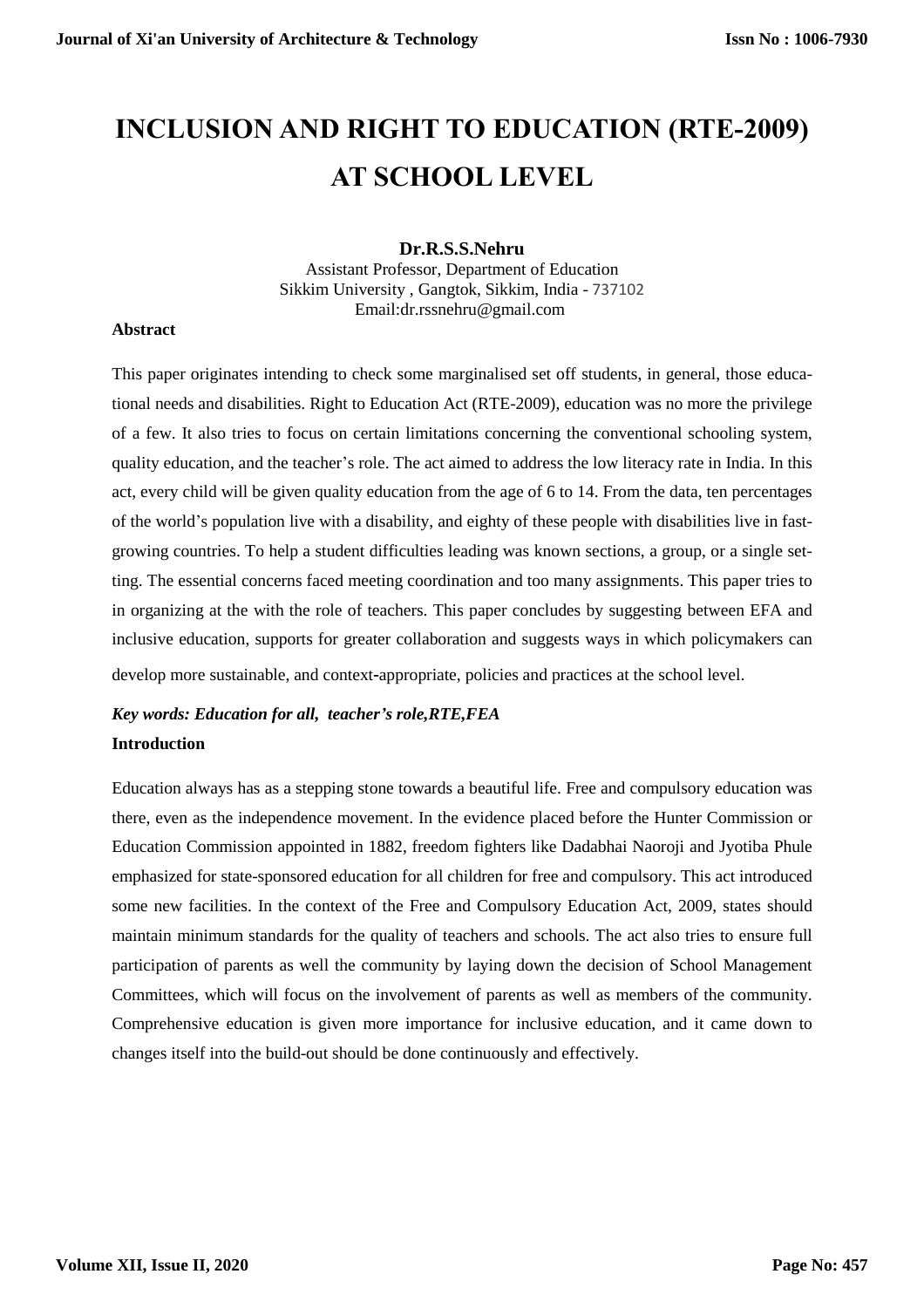## **RTE Act 2009**

RTEAct was drafted in 2005 by the MHRD, and it came to force in 2009 the Inclusion provisions are:

- 1. Right to free and compulsory school education up to 18 years
- 2. Even after elementary education for children after fourteen years of age
- 3. Right of child change to any school any time in the year
- 4. Prohibition of detaining or retain of the child
- 5. No child denied to admission bases of no proof of age
- 6. Every school must constitute School management committees
- 7. Recruitment of eligibility and conditions of teachers
- 8. Responsibilities of teachers and parents
- 9. Teachers are not assigned any other educational purposes
- 10. To obey the pupil-teacher ratio in schools
- 11. Ban of capitation fee and screening procedures
- 12. Temperance of corporal punishment and mental harassment
- 13. The school development plan
- 14. Curriculum and evaluation procedures
- 15. Promotion of the child's right to education
- 16. State Advisory Council for RTE

However, Times of India newspaper critiqued an article dated June 30, 2012**,** stated that only 5 % of the schools were following RTE guidelines, and there is a shortage of 10, 00,000 teachers, untrained teachers in some places and student-teacher ratio is not up to the level.

## **Inclusion of special needs in RTE-2009**

The accomplishment of the right to education act and its requirement in non-discriminatory ways and covers all people. A dogma that schools are responsible for educating all children and adults.A constant process of directing the diversity of needs of all pupils.Factors such as disability, gender, age, ethnicity, language, HIV status, geographical location, and sexuality.

## **The Inclusive Education for the Disabled at the Secondary Stage**

The government of India revised in 2008 of IEDC, IEDSS-Disabled at came in. The 86th amendment and the unprecedented steps were towards developing an inclusive policy in education. It took decades to realize the goal of providing quality until 14.

## **RTE and School System**

RTE to guarantee Universal Elementary Education to make schools equally accessible to all. The present school system geared up to provide education to all the children of 6-14 years age group. Postindependence with the presence of private schools, students continue to have a different kind of training. By the RTE, bringing in the private schools have, in a way, sanctioned the presence of such a hierarchical education system.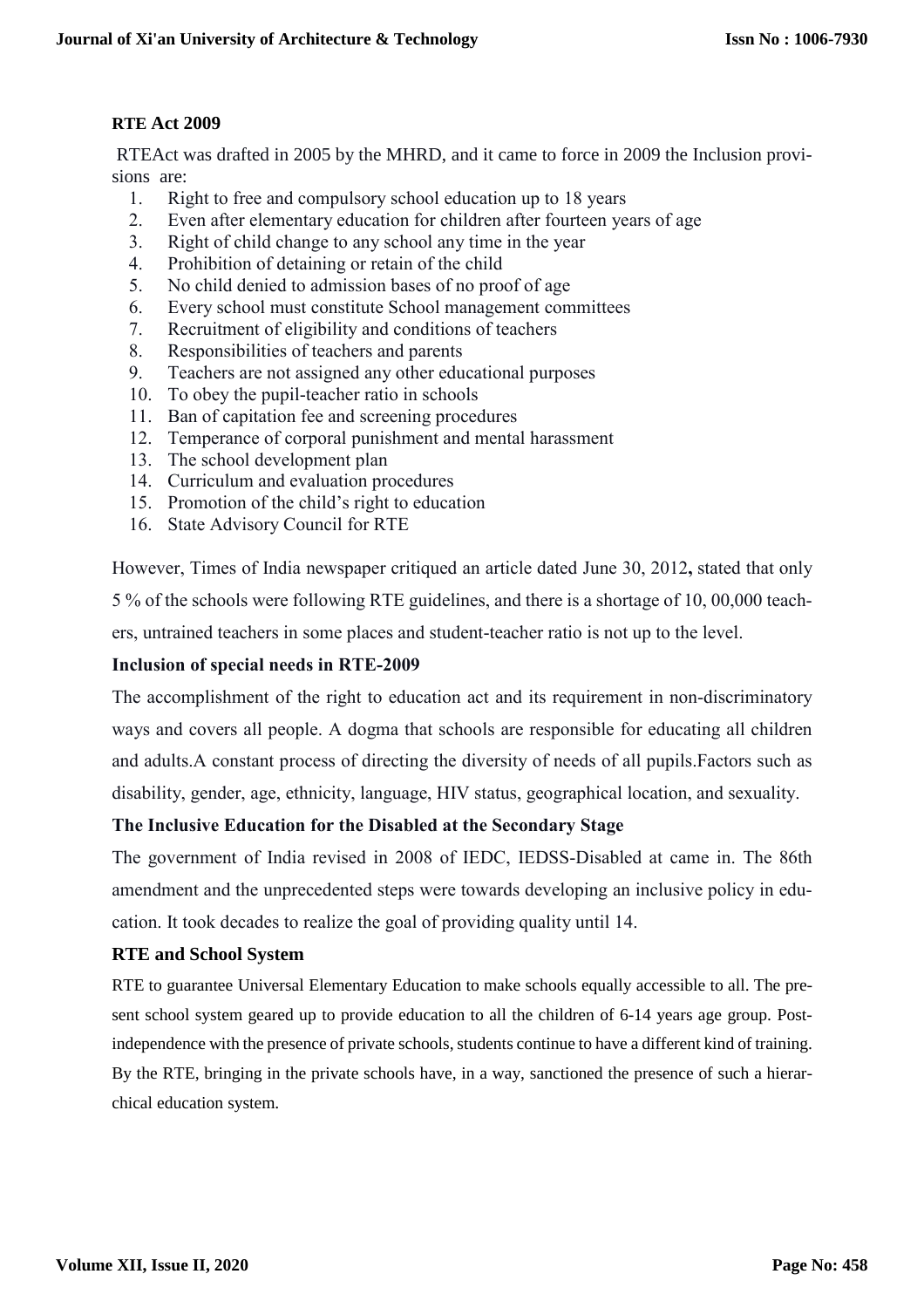#### **The Issue of Equal Access**

A major drawback for the RTE is education is not equally accessible to all. The government under this act must provide equitable opportunities for all. The education system under RTE must be inclusive. Many studies have shown cases of discriminatory treatment given to children belonging to particular caste, class and gender. The education of girl children continues to be neglected and schools do not have proper toilets. Schools must provide an egalitarian environment to inculcate values of equality in children.

#### **Inclusive education: RTE-2009 Policies and Programmes**

Right from the Sargent Report (1944) during the pre-independence period, many policies programs and legislative acts have framed for the education and welfare of the Persons with Disabilities (PwD) in India. Programme of Action (PoA, 1992), Ramamurthy Committee (1992), RCI Act (1992), DPEP(1994), PwD (1995), NTA, 1999, SSA, 2002, National Policy for PwD (2006). Despite the recommendations of policies, acts, and programs the desired goals of Inclusive Education is not achieved. Apart from a lot of problems arises education of PwD, which does not fit into the main categories of disabilities. Children were having multiple disabilities, the status of CWD who live in rural areas, the policies at the grass-root level, the reasons for the dropouts of CWD from the mainstream schools, and finally, all the needs of CWD.

#### **RTE Act-2009, barriers to learning and development**

Essential reasons face Imbalances weak and economic fall down significant factor and mainly students problems in systemic level made to explain student centers.

### **Recommendations**

The orientation of teachers for RTE information about disadvantaged and children with disabilities should address. Parents' involvement in the RTE act implement rigorously. Teachers programs the community in all places regularly. Scholarship schemes should be encouraged to all SC/ST/BPL children. All other students also get all types of scholarships. Children with various disabilities should receive scholarship amounts regularly. States/ UTs should plan. The right admission disadvantage children with disabilities can work correctly. Fulfilment of children and all these concerns and problems can be solved and rectified as early as possible. Hence under the RTE, keeping in mind the right-based approach to education, the government should work towards providing an education system that is inclusive and empowering.

### **Conclusion**

The Right to Education, no doubt, is a much-awaited step. It is a step forward towards realizing the directive principle of universal education. But this will not be possible if the limitations that the act problems and concerns not addressed. There is a demand for increasing the expenditure on education to 6% of GDP that can serve as early as possible. It can help a lot in focusing on the kind of infrastructural development that is required to make this act deliver